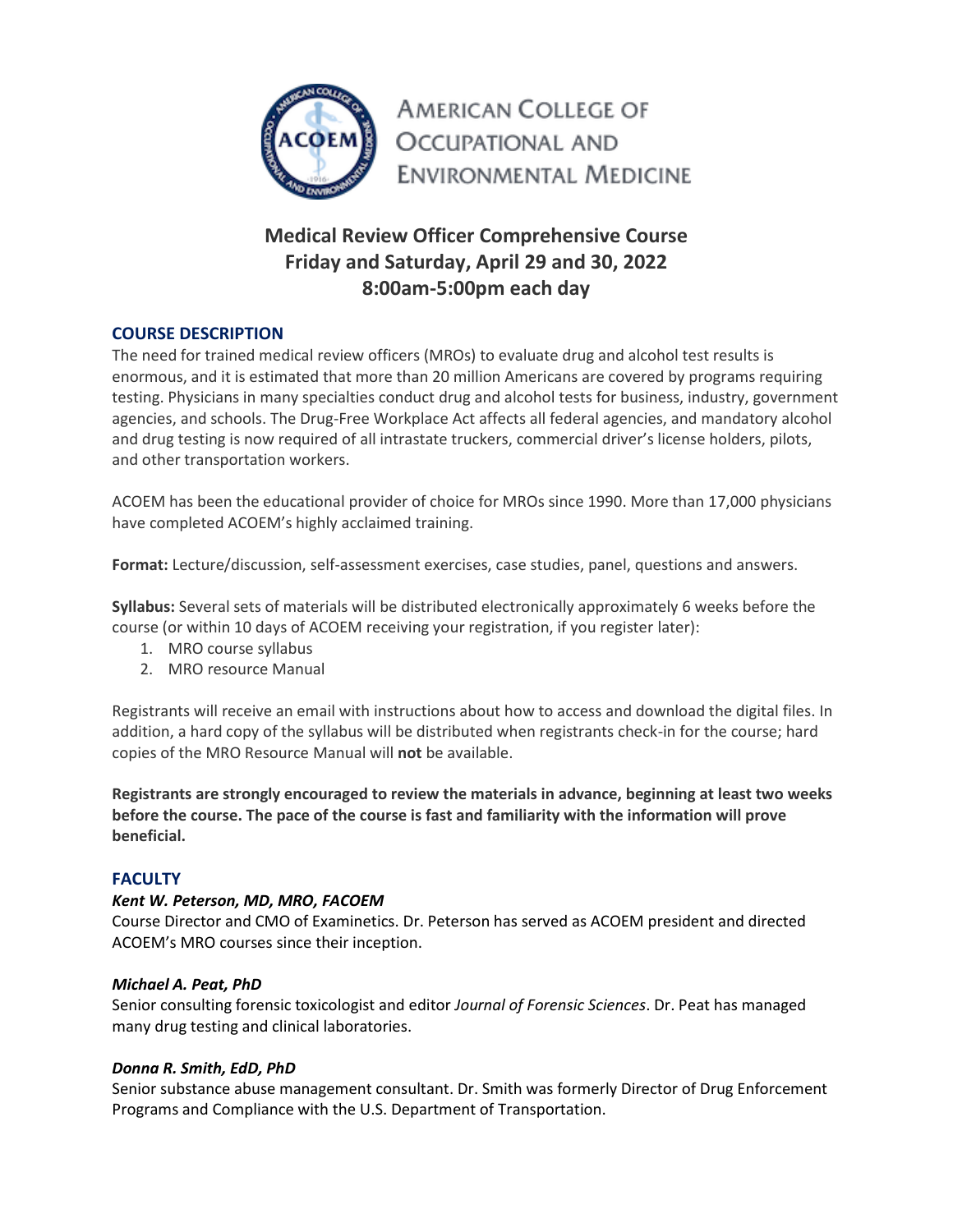## **ACCREDITATION AND CREDIT DESIGNATION STATEMENT**

The American College of Occupational and Environmental Medicine (ACOEM) is accredited by the Accreditation Council for Continuing Medical Education (ACCME) to provide continuing medical education for physicians.

ACOEM designates this live activity for a maximum of 15.0 *AMA PRA Category 1 Credits* ™. Physicians should claim only the credit commensurate with the extent of their participation in the activity.

## **LEARNING OBJECTIVES**

Upon completion of this educational activity, learners should be able to:

- Describe the magnitude of substance misuse in the U.S. and workplaces
- Develop effective urine collection and breath alcohol testing programs
- Review federal custody and control forms to identify correctible and fatal flaws
- Monitor forensic laboratory testing and quality assurance efforts Implement DOT regulations for motor carrier, railroad, mass transit and other transportation modes
- Perform MRO duties, including verification interviews with individuals whose laboratory drug tests are positive, adulterated, substituted or invalid
- Communicate with employers about workplace safety issues from prescription medication
- Recognize the physiological effects and clinical signs of commonly misused drugs
- Implement testing of alternatives to urine, i.e., oral fluids and hair specimens
- Describe legal and business aspects of MRO practice

# **TARGET AUDIENCE**

You should attend this course if you are:

- A physician seeking to update or enhance knowledge of drug and alcohol testing and/or perform as an MRO
- A physician preparing to take the Medical Review Officer Certification Council's (MROCC) initial certification or recertification examinations and needing to meet the MROCC's CME eligibility requirement
- A physician or other health care professional interested in interpreting federal regulations governing truckers, pilots, other Department of Transportation workers, federal contractors, and workers in the energy industry.
- A physician or other health care professional interested in developing or improving skills in conducting drug screening of urine, oral fluid, hair and breath alcohol testing, evaluating results, addressing job safety and return-to-work issues.

*Note: The MRO Comprehensive course fully meets the DOT MRO Qualification Training requirements and is designed for physicians and health care professionals who are familiar with basic substance abuse testing procedures.*

## **TUITION**

Includes course materials, breakfasts, lunches, breaks and CME credits ACOEM Member:  $$895*$ Non-member: \$1095\* Resident/Retired/Student Member: \$545\*

*\*Please note that fees increase by \$100 after March 31, 2022.*